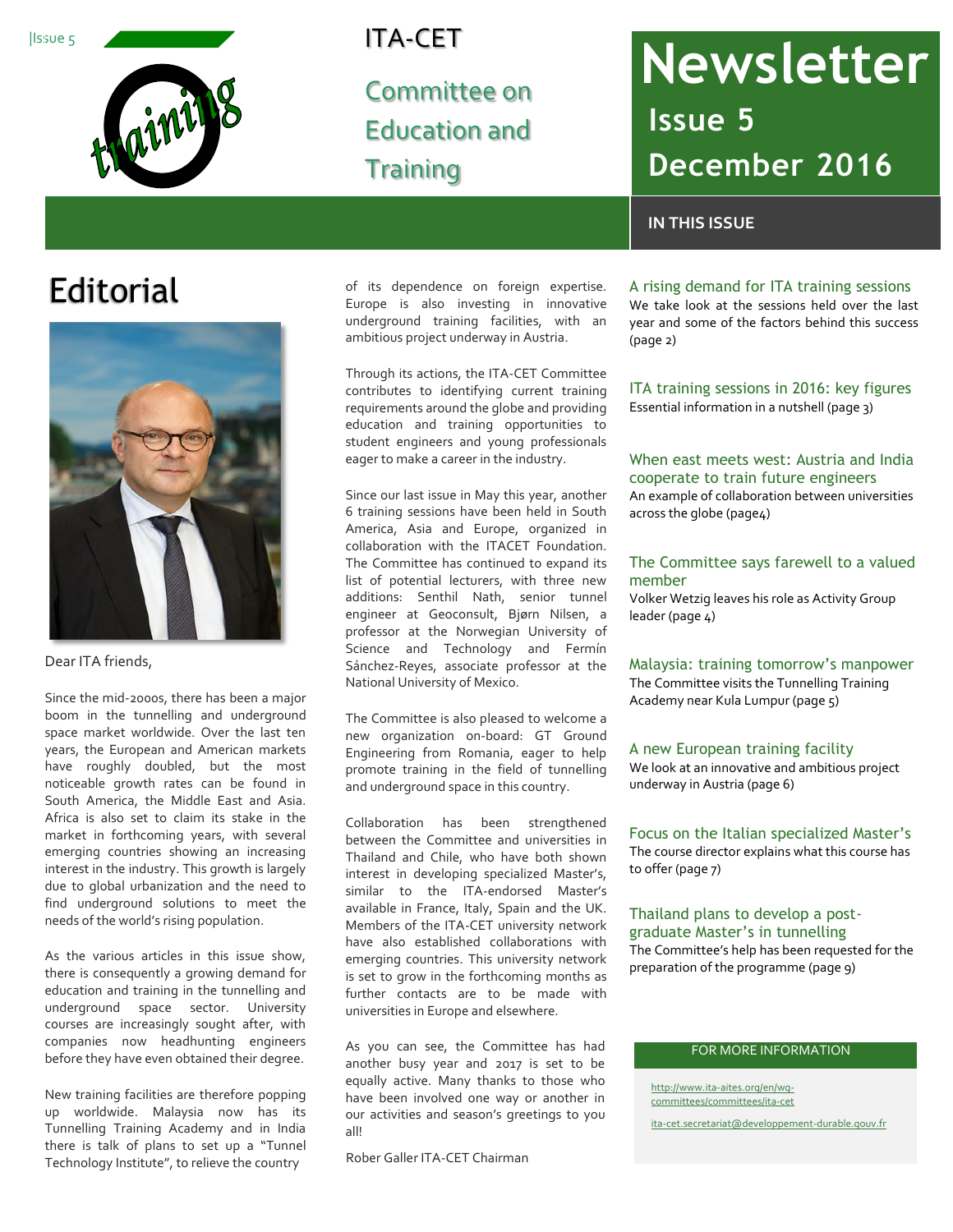# Focus on the Italian specialized Master's in Tunnelling and Tunnel Boring Machines

by Daniele Peila (Master's course director)



Students of the 10th edition of the Master's

The need for experts in tunnelling is rapidly increasing throughout the world. The specific qualifications required cannot be provided by traditional first and second level university degrees and call for a specially designed course. The Politecnico di Torino has therefore developed a Specialized Master's in Tunnels and Tunnel Boring Machines which has been endorsed by the ITA (International Tunnelling and Underground Space Association).

This university course merges theory-based lectures with lectures and presentations by renowned experts from construction companies, TBM manufacturers and design companies, in order to provide the multidisciplinary knowledge that is required to work in the tunnelling sector.

Applicants for this one-year, full time course must have at least a 5-year (10 semesters) university background and have a Master of Science (or equivalent) in one of the following fields or related subjects: civil engineering, environmental engineering, engineering geology or geology. Students are also required to have good knowledge of written and spoken English.

The course starts in January each year, with lectures given up until July. Site visits are regularly organized throughout the year, which enable students to see theoretical aspects put into practice in real-life projects. This year for example, the students visited the French side of the Frejus Exploratory Tunnel and had the chance to tour round the segmental lining factory and the underground cavern for the assembly of an NFM single shield rock TBM. They also visited the Herrenknecht factory in Schwanau, Germany, where EPBs, mixed shield TBMs and rock TBMs are being built for future projects. As student Rodrigo Winderholler explains: "Seeing the separate TBM components and studying them in detail is fundamental to understanding their working principles and functioning".

In July, students then start an internship (250 h) until November, which takes place on a tunnel construction site or in a design company. The Master's course director assigns the job site based on an interview with the students. On the basis of their internship work, students then prepare a written report that is discussed in the final exam.

The subjects covered in the Master's are grouped into nine modules. The corresponding teaching hours and ECTS can be seen in the table below.

| <b>SUBJECT</b>                                                      | <b>ECTS</b> | <b>LECTURES HOURS</b> |
|---------------------------------------------------------------------|-------------|-----------------------|
| Tunnel design and construction method                               | 8           | 80                    |
| Rock Mass Characterization. Geo investigations and risk assessment  | 6           | 60                    |
| <b>Tunnel supports</b>                                              | 5           | 50                    |
| Numerical design                                                    | 3           | 30                    |
| General aspects of mechanized tunnelling and Hard Rock TBMs         | 8           | 80                    |
| Soil mechanics tunnelling                                           | 6           | 60                    |
| Plants and microtunneling                                           | 3           | 30                    |
| Contractual and legislative aspects, work sites management, quality | 4           | 40                    |
| Safety and environmental issues of work sites                       | 3           | 30 <sup>2</sup>       |
| Final report                                                        | 4           | 100                   |
| Internship                                                          | 10          | 250                   |
| <b>TOTAL</b>                                                        | 60          | 810                   |

The pie chart below shows the background of course lecturers.



In addition to the final exam, three other written exams are taken during the course of the Master's:

- Exam 1, after modules 1 to  $4<sub>1</sub>$
- Exam 2, after modules  $5$  to  $7$
- Exam 3, after modules 8 and 9.